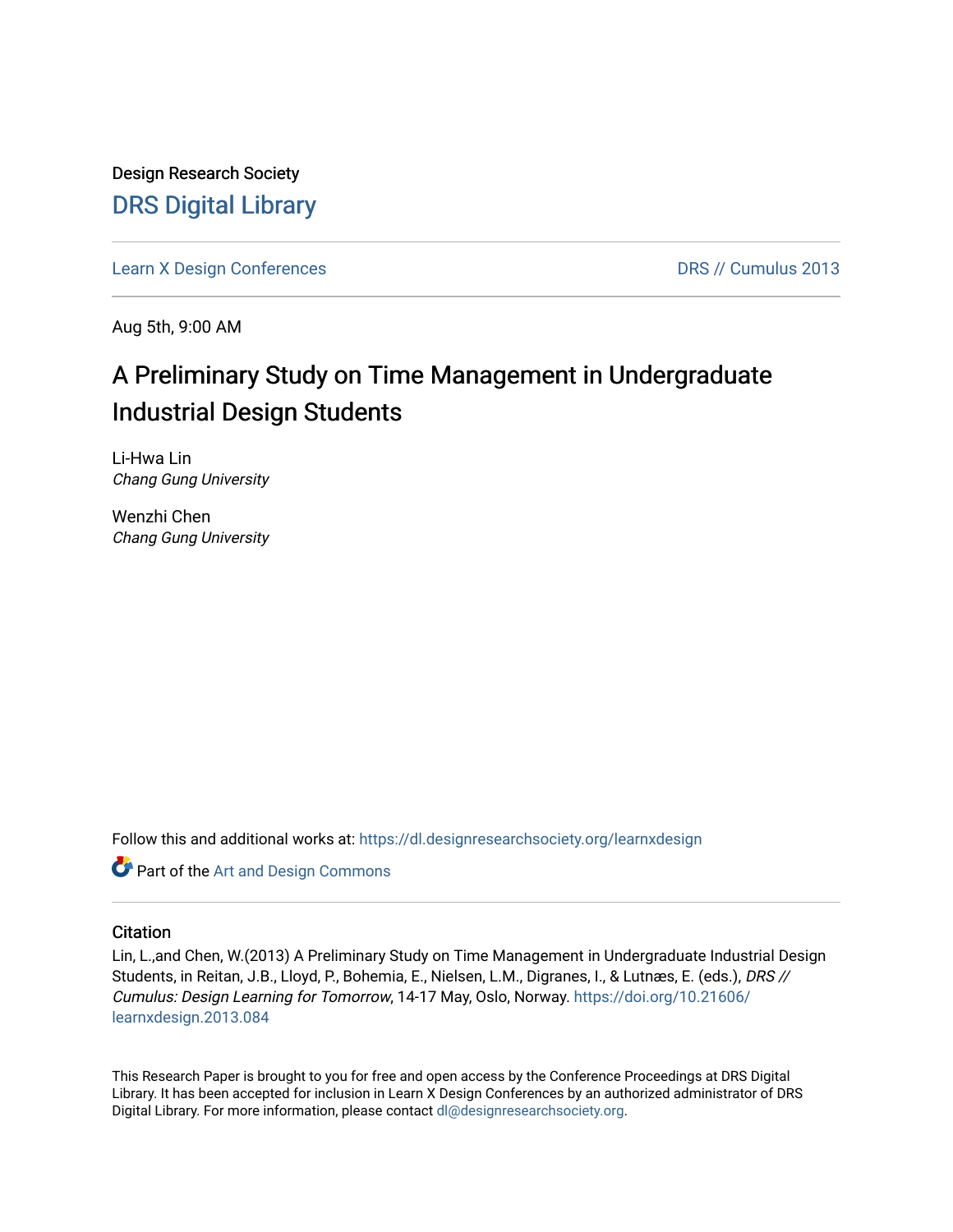DRS // CUMULUS 2013 2nd International Conference for Design Education Researchers Oslo, 14–17 May 2013



# **A Preliminary Study on Time Management in Undergraduate Industrial Design Students**

Li-Hwa LIN, Wenzhi CHEN<sup>\*</sup> Chang Gung University

 $\overline{a}$ 

*Abstract: Time management is one of the most important factors affecting the learning process and outcome. The purpose of this study aims to explore the time management behaviors and attitudes of undergraduate industrial design students. The study applied a time management questionnaire to 646 students, ranging from sophomores to seniors, from seven universities in Taiwan. The findings are summarized as follows: 1) Most students recognize the importance and effectiveness of time management. 2) Most students are dissatisfied with the time management and methods used. 3) Female students have better planning and control of time than male students. 4) Degree of time management increases along with school year increment, however the ratio of completing tasks on time declines accordingly.* 

*Keywords: Design, time management, education.* 

<sup>\*</sup> Corresponding author: Department of Industrial Design / College of Management | Chang Gung University | Taiwan, Republic of China | e-mail: wenzhi@mail.cgu.edu.tw

Copyright © 2013. Copyright in each paper on this conference proceedings is the property of the author(s). Permission is granted to reproduce copies of these works for purposes relevant to the above conference, provided that the author(s), source and copyright notice are included on each copy. For other uses, including extended quotation, please contact the author(s).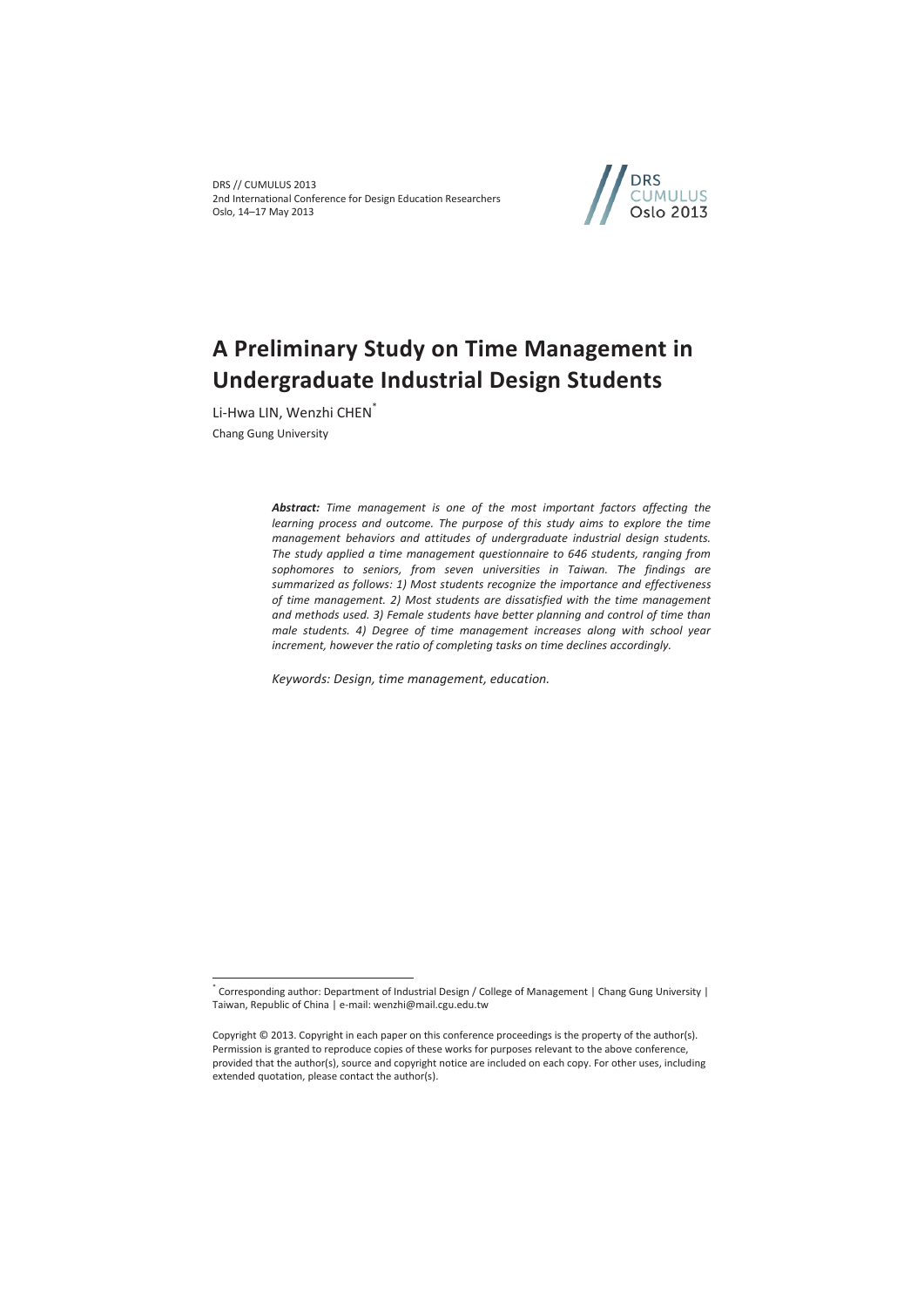## **Introduction**

Due to recent changes in the market environment, Taiwanese corporations are facing transformation from basic industrial and Original Equipment Manufacturing (OEM) based models to high-tech industries. Therefore, these companies are progressing to establish branding in which design plays a highly important role. For this reason, many colleges and universities establish design-related departments to commit to training and incubation of professional designers. The development of design professionalism not only includes learning from knowledge-based courses but also from many technical and practical courses that require hands-on operations (Hou 2006). Therefore, students become quite disoriented when it comes to managing learning time due to the necessary level of engagement in the course, assignments, leisure, and sleep activities, as well as facing considerable pressure (Yang, You, and Lin 2003). Design learning differs from general learning in that long-term thinking, training and development are required from the design process, and only through continuous development and integral thinking students will be able to propose innovative solutions (Wong and Siu 2012). Hence, time management becomes an issue meriting further discussion in terms of design learning. The purpose of this study aims to discuss the time management behaviours and attitudes of undergraduate industrial design students.

## **Literature Review**

### *Time management*

Time management comprises many issues, and the definition given by Wikipedia (Wikipedia 2012) is described below:

"Time management is the act or process of planning and exercising conscious control over the amount of time spent on specific activities, especially to increase effectiveness, efficiency or productivity."

Time management involves action, planning, efficiency and effectiveness. For a project to succeed, time management is one of the most important factors (Ibbs and Kwak 2000). A good time management approach will improve project quality. From the perspective of education, students with good time management will experience better learning effects (Britton and Tesser 1991).

Time management allows users to manage and plan according to their knowledge, whereas good time management can effectively process things in the right order. Users can utilize schedules or task lists to confirm things that need to be done and to gradually complete goals. Time management can also be regarded as self-disciplined behavior to use time more effectively and to speed up completion time (Ceng and Shih 1994).

Time management is particularly important for students who are engaged in many daily activities, including classes, assignments, clubs, breaks, and meals. Students will inevitably encounter conflicts between various activities in their daily routines. In particular, students are frequently faced with the dilemma of assignments or tests – whether they should execute tasks according to priority of order or importance. Time management enables students to deal properly with all kinds of complicated situations (Dille and Söderlund 2011).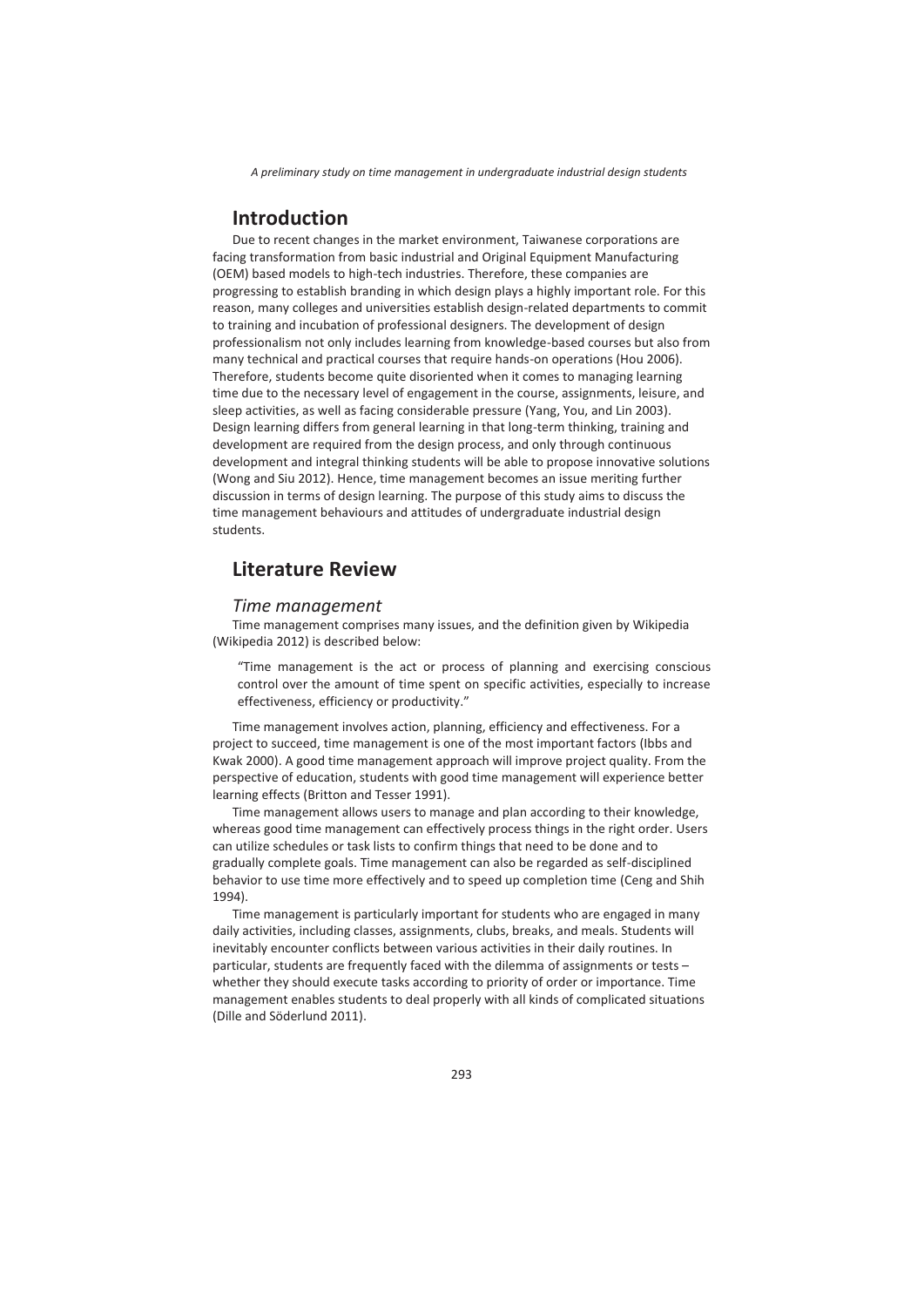## *Time management of design students*

Time management is related to student learning. In general, students with better time management will achieve higher academic performance (Claessens et al. 2007). The professional curriculum of the design major covers fields in engineering, aesthetics and business (Cheung 2012) while emphasizing "learning by doing" (Schön 1987). For this reason, students not only have to cope with varying course content during the learning process but they also need to complete various practical projects for core courses during their spare time. Design students spend a considerable amount of time on professional courses while frequently neglecting other courses or even complete assigments for design practice projects in other classes. It is quite common for students with a design major to take a leave of absence from other courses or even work all night for assignments. These students do not have time for association activities (Yang, You, and Lin 2003). Therefore, it is clear that time managemnet issues for students of design education are worthy of discussion.

## **Method**

The study aims to discuss time management issues for students in industrial design education, in an attempt to gain insight into students' use of time management in the process of professional learning.

### *Subjects*

The study objects ranged from sophomores to seniors in industrial design education from universities and colleges in Taiwan. The study adopted a questionnaire survey with a total of 652 respondents from seven departments and colleges. After deducting six invalid questionnaires, the number of valid questionnaires came to 646. Among the seven schools that responded, two were national universities, two were private universities, two were national universities of technology, and one was a private university of technology.

## *Data Collection and Analysis*

To understand the time management of students in industrial design education, the study adopted The University Student Satisfaction and Time Management Questionnaires v.6 designed by Neill (2012). The questionnaire consists of learning satisfaction and time management; nonetheless, the study only adopted the questions on time management with detailed information as shown in Table 1. The questionnaire scale adopts a 5-point Likert Scale, where 1 represents "*this statement doesn't describe me at all; it isn't like me*" and 5 represents "*this statement describes me very well; it is very much like me*". The study first obtained consent from the targeted departments and assigned survey personnel to assist with issuing questionnaires in person or via the relevant teachers or graduate students from the schools. Each questionnaire took about 20–30 minutes to complete. The questionnaires were manually input into Microsoft Excel which was then sorted and proofread before conducting statistical analysis using Statistical Package for Social Science (SPSS) statistical software package.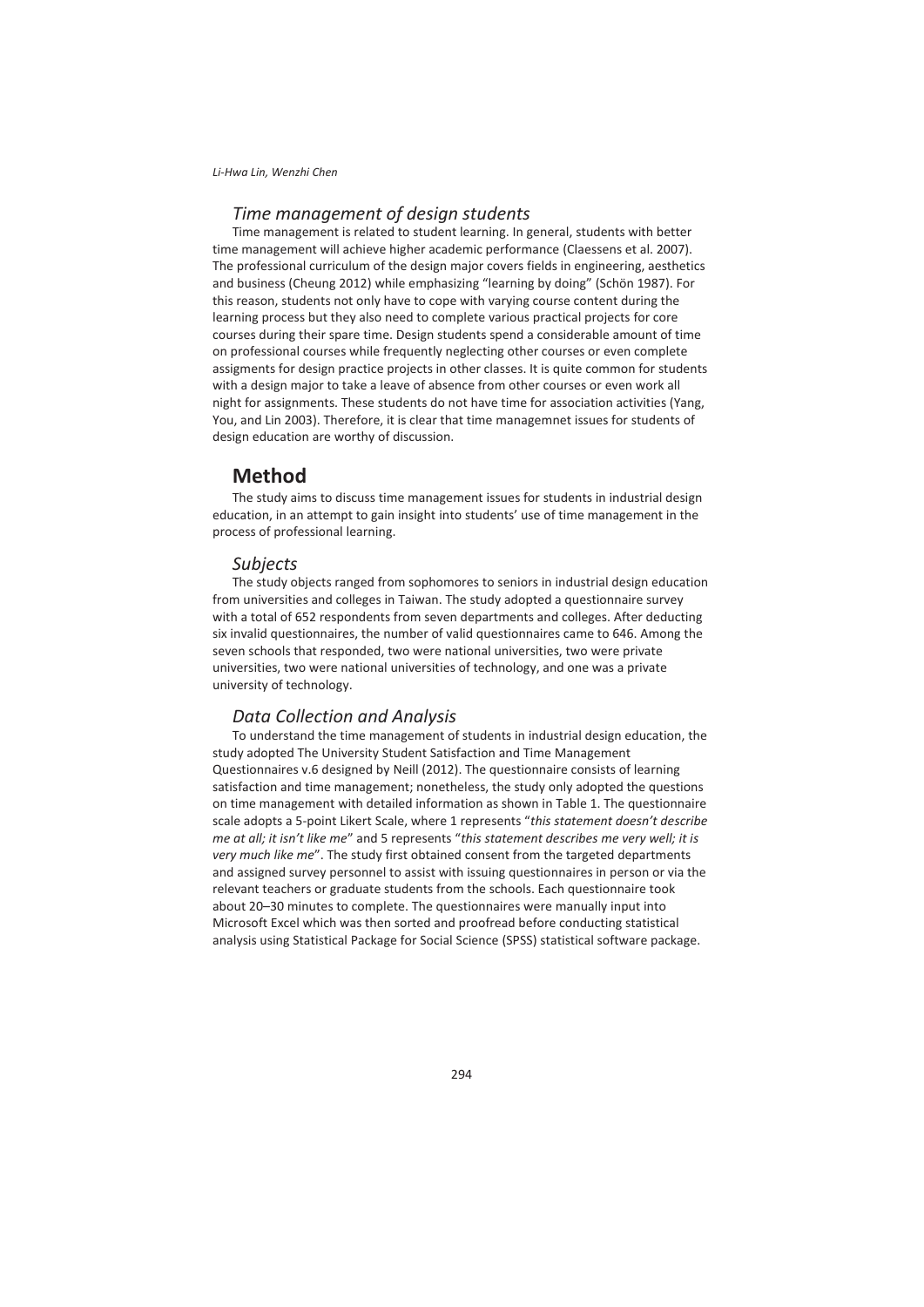|  |  |  | Table 1. Time Management Questionnaire (Sourced from Neill (2012)) |  |  |  |  |  |
|--|--|--|--------------------------------------------------------------------|--|--|--|--|--|
|--|--|--|--------------------------------------------------------------------|--|--|--|--|--|

| No. | Questions                                                                  |
|-----|----------------------------------------------------------------------------|
| 1   | My life is well organized.                                                 |
| 2   | I manage the way I use my time well.                                       |
| 3   | I am clear about what I want to accomplish.                                |
| 4   | I do things in order of priority.                                          |
| 5   | I use my time effectively.                                                 |
| 6   | I procrastinate over doing difficult tasks.                                |
| 7   | I accurately predict how long tasks will take.                             |
| 8   | I waste a lot of time.                                                     |
| 9   | I am on top of my important tasks at the moment.                           |
| 10  | I accomplish what needs to be done each day.                               |
| 11  | I do the most important tasks during my most energetic periods of the day. |
| 12  | I prepare a daily or weekly "to do" list.                                  |
| 13  | I spend a lot of time mucking around.                                      |
| 14  | I meet deadlines on time.                                                  |
| 15  | I easily get distracted from important tasks.                              |
| 16  | I get tasks done on time.                                                  |
| 17  | I find myself procrastinating over tasks that need to be done.             |
| 18  | I have a weekly schedule on which I record fixed commitments.              |
| 19  | I spend too much time on trivial matters.                                  |
| 20  | I complete important tasks before they are due.                            |
| 21  | I often get interrupted when working on tasks.                             |
| 22  | I am in charge of how my time is spent.                                    |
| 23  | I am satisfied with the way I use my time.                                 |
| 24  | I find distractions to be very tempting.                                   |
| 25  | I make and follow plans to achieve my goals.                               |
| 26  | I have a hard time concentrating.                                          |
| 27  | I balance work, rest, and play.                                            |
|     |                                                                            |

The original design of the time management questionnaire consisted of 27 questions divided into three sections, as shown in Level 1 of Figure 1, namely *Time Management Effectiveness*, *Time Management Action* and *Procrastination*. To validate the survey results, the questions from the questionnaire underwent factor analysis to carry out classification validation. The analytical results showed that all questions could be divided into five factors, and these factors are named *Time Management Effectiveness*, *Attention*, *Time Management Action*, *Planning*, and *Procrastination* according to the content comprising the questions. The relationship between the five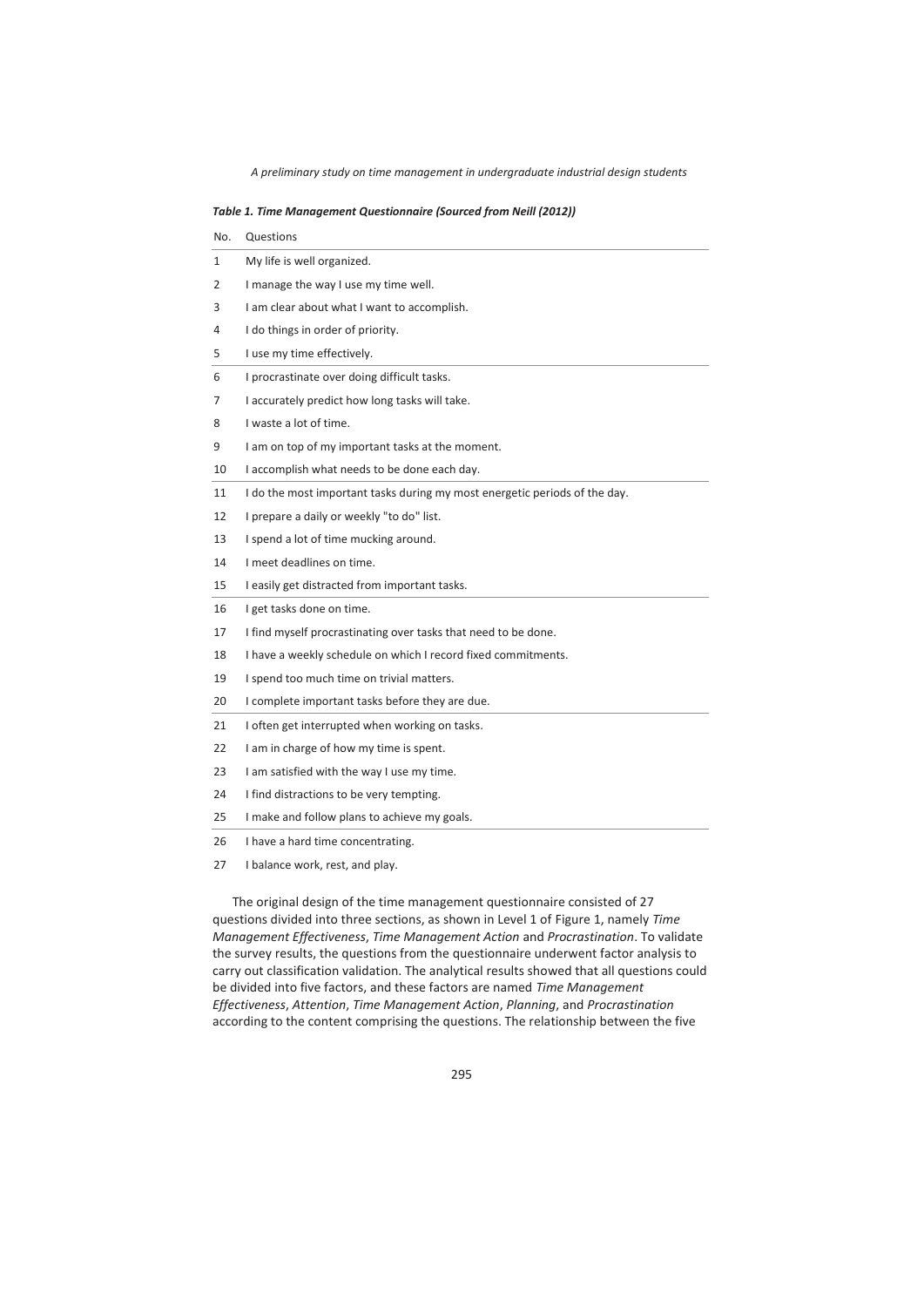factors and the original design constructs of the questionnaire is shown in Figure 1. Table 2 refers to the factor analysis results, where each factor's Cronbach's alpha  $(\alpha)$  is also listed. The Cronbach's α of *Time Management Effectiveness* is 0.722, *Attention* is 0.831, *Time Management Action* is 0.753, *Planning* is 0.719, and *Procrastination* is 0.554. The overall Cronbach's α of the entire questionnaire is 0.670.



*Figure 1. Time Management Scale Structure* 

*Table 2. Time Management Scale Structure* 

|                     | Factors       |           |          |          |                 |
|---------------------|---------------|-----------|----------|----------|-----------------|
| No.                 | Effectiveness | Attention | Action   | Planning | Procrastination |
| 5                   | 0.758         | $-.200$   | .228     | .158     | $-.099$         |
| $\overline{2}$      | 0.756         | $-.160$   | .193     | .199     | $-.153$         |
| 23                  | 0.671         | $-.181$   | .201     | .129     | $-.097$         |
| 1                   | 0.648         | $-.156$   | .264     | .301     | $-0.086$        |
| $\overline{7}$      | 0.579         | $-0.073$  | .223     | .019     | .087            |
| 8                   | $-0.512$      | .429      | .080     | $-.146$  | .401            |
| 4                   | 0.479         | $-.170$   | .440     | .183     | $-0.146$        |
| 27                  | 0.425         | .060      | .305     | $-.077$  | .154            |
| 11                  | 0.363         | $-.168$   | .275     | .253     | .050            |
| 24                  | $-0.136$      | 0.805     | $-.108$  | $-.037$  | .107            |
| 26                  | $-0.085$      | 0.798     | $-0.239$ | $-.043$  | .002            |
| 15                  | $-0.060$      | 0.778     | $-.203$  | $-.099$  | .107            |
| 21                  | $-.120$       | 0.659     | $-.004$  | .084     | .044            |
| 19                  | $-.429$       | 0.537     | .167     | .030     | .317            |
| 13                  | $-.233$       | 0.504     | $-.008$  | $-0.328$ | .423            |
| 20                  | .086          | .027      | 0.692    | .059     | $-0.169$        |
| 3                   | .212          | $-0.165$  | 0.624    | .128     | $-.002$         |
| 16                  | .363          | $-.071$   | 0.595    | $-.010$  | $-0.253$        |
| 9                   | .222          | $-236$    | 0.578    | .061     | .236            |
| 22                  | .161          | $-.059$   | 0.564    | .234     | $-.060$         |
| 10                  | .403          | $-0.095$  | 0.438    | .081     | $-.193$         |
| 18                  | .075          | $-.045$   | .077     | 0.86     | $-.008$         |
| 12                  | .210          | .013      | .188     | 0.781    | .000            |
| 25                  | .430          | .003      | .308     | 0.457    | $-0.138$        |
| 6                   | .183          | .039      | $-.193$  | $-0.008$ | 0.719           |
| 14                  | $-.445$       | .273      | $-.046$  | $-.110$  | 0.554           |
| 17                  | $-0.363$      | .284      | $-.099$  | .089     | 0.509           |
| Total               | 4.456         | 3.502     | 3.007    | 2.089    | 1.861           |
| % of Variance       | 16.505        | 12.969    | 11.137   | 7.736    | 6.892           |
| Cumulative %        | 16.505        | 29.474    | 40.611   | 48.347   | 55.24           |
| Cronbach's $\alpha$ | 0.722         | 0.831     | 0.753    | 0.719    | 0.554           |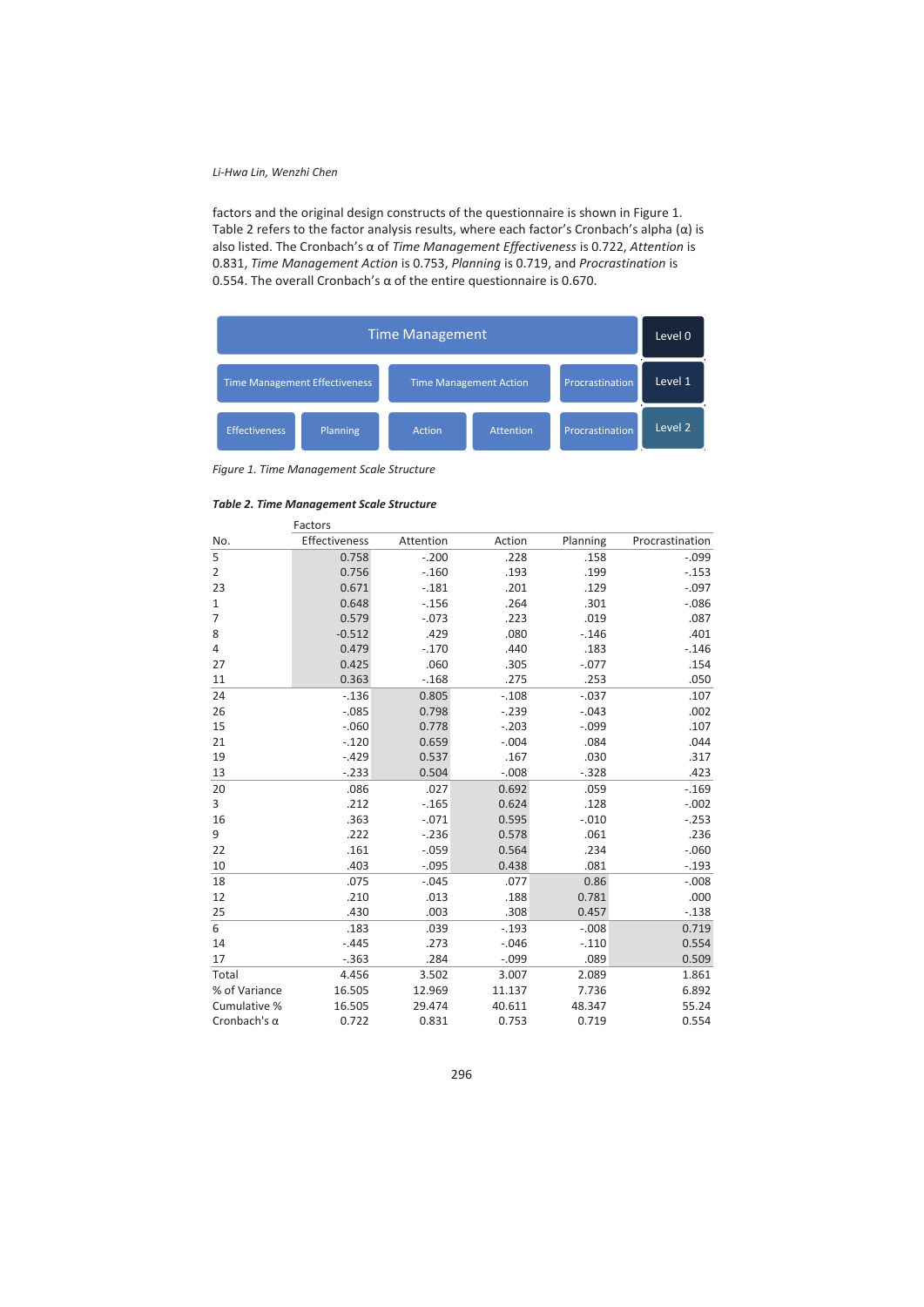## **Results**

The time management questionnaire survey results for undergraduate industrial design students engaged in professional learning are shown in Table 3. The table includes descriptive statistics of genders and courses. In view of the overall student data, the three questions with the highest score in the time management questionnaire are *Question 20: I complete important tasks before they are due*. (M = 3.730, SD = 0.930), *Question 22: I am in charge of how my time is spent*. (M = 3.620, SD = 0.878) and *Question 3: I am clear about what I want to accomplish*. (M = 3.600, SD = 0.982). The three questions with the lowest scores were *Question 23: I am satisfied with the way I use my time*. (M = 2.760, SD = 0.996), *Question 2: I manage the way I use my time well*. (M = 2.810, SD = 1.017) and *Question 26: I have a hard time concentrating*. (M =  $2.830, SD = 1.093$ ).

| Table 3. Descriptive Statistical results of Time Management Scale (Questions with a black |
|-------------------------------------------------------------------------------------------|
| backaround are auestions with the hiahest scores and the auestions with a aray backaround |
| are the ones with lowest scores.)                                                         |

|                |              | Gender<br>Year of core courses |                       |           |                        |             |       |           |       |           |             |           |
|----------------|--------------|--------------------------------|-----------------------|-----------|------------------------|-------------|-------|-----------|-------|-----------|-------------|-----------|
|                | <b>Total</b> |                                | Female<br><b>Male</b> |           | 2 <sub>nd</sub><br>3rd |             |       | 4th       |       |           |             |           |
| No.            | M            | <b>SD</b>                      | м                     | <b>SD</b> | м                      | <b>SD</b>   | М     | <b>SD</b> | м     | <b>SD</b> | M           | <b>SD</b> |
| $\mathbf{1}$   | 2.940        | 0.998                          | 2.950                 | 1.000     | 2.940                  | 0.988       | 2.910 | 0.965     | 2.920 | 1.006     | 2.990       | 1.040     |
| $\overline{2}$ | 2.810        | 1.017                          | 2.820                 | 1.052     | 2.810                  | 0.957       | 2.740 | 0.995     | 2.810 | 1.010     | 2.900       | 1.055     |
| 3              | 3.600        | 0.982                          | 3.590                 | 0.979     | 3.630                  | 0.980       | 3.610 | 1.008     | 3.610 | 0.992     | 3.590       | 0.940     |
| $\overline{4}$ | 3.410        | 0.948                          | 3.450                 | 0.974     |                        | 3.370 0.914 | 3.410 | 0.941     | 3.360 | 0.970     | 3.450       | 0.948     |
| 5              | 2.900        | 0.959                          | 2.910                 | 0.973     | 2.890                  | 0.931       | 2.810 | 0.957     | 2.840 | 0.937     | 3.060       | 0.967     |
| 6              | 3.290        | 1.006                          | 3.280                 | 1.009     | 3.320                  | 1.000       | 3.290 | 1.014     | 3.320 | 1.011     | 3.270 0.996 |           |
| $\overline{7}$ | 3.000        | 0.949                          | 2.980                 | 0.975     | 3.050 0.900            |             | 2.960 | 0.996     | 2.980 | 0.933     | 3.070       | 0.898     |
| 8              | 3.390        | 1.032                          | 3.360                 | 1.043     | 3.440                  | 1.014       | 3.480 | 1.062     | 3.440 | 0.990     | 3.250       | 1.006     |
| 9              | 3.250        | 0.833                          | 3.260                 | 0.858     | 3.260 0.796            |             | 3.280 | 0.840     | 3.190 | 0.756     | 3.280 0.889 |           |
| 10             | 3.040 0.941  |                                | 3.020                 | 0.935     | 3.070                  | 0.953       | 3.080 | 0.924     | 2.960 | 0.975     | 3.050 0.941 |           |
| 11             | 3.210        | 1.036                          | 3.200                 | 1.052     | 3.230                  | 1.014       | 3.170 | 1.006     | 3.210 | 1.103     | 3.260       | 1.027     |
| 12             | 3.210        | 1.094                          | 3.330                 | 1.120     | 3.030                  | 1.030       | 3.230 | 1.102     | 3.190 | 1.131     | 3.190       | 1.052     |
| 13             | 2.870        | 1.050                          | 2.850                 | 1.050     | 2.910                  | 1.053       | 2.870 | 1.050     | 2.860 | 1.093     | 2.890       | 1.011     |
| 14             | 3.250        | 1.151                          | 3.280                 | 1.155     | 3.200                  | 1.152       | 3.290 | 1.177     | 3.260 | 1.134     | 3.210       | 1.132     |
| 15             | 2.950        | 1.116                          | 2.890                 | 1.127     | 3.030                  | 1.104       | 3.010 | 1.128     | 2.930 | 1.148     | 2.880       | 1.078     |
| 16             | 3.580        | 1.002                          | 3.570                 | 1.019     |                        | 3.610 0.974 | 3.690 | 0.995     | 3.460 | 1.068     | 3.540       | 0.949     |
| 17             | 3.090        | 1.062                          | 3.110                 | 1.078     | 3.040                  | 1.041       | 3.090 | 1.083     | 3.100 | 1.078     | 3.090       | 1.019     |
| 18             | 2.980        | 1.111                          | 3.150                 | 1.135     | 2.720                  | 1.027       | 3.050 | 1.129     | 2.930 | 1.113     | 2.920       | 1.078     |
| 19             |              | 3.500 0.973                    | 3.520                 | 0.959     | 3.460                  | 0.999       | 3.550 | 1.007     | 3.490 | 0.985     | 3.440       | 0.903     |
| 20             | 3.730        | 0.930                          | 3.730                 | 0.939     | 3.740                  | 0.923       | 3.850 | 0.951     | 3.640 | 0.925     | 3.630       | 0.897     |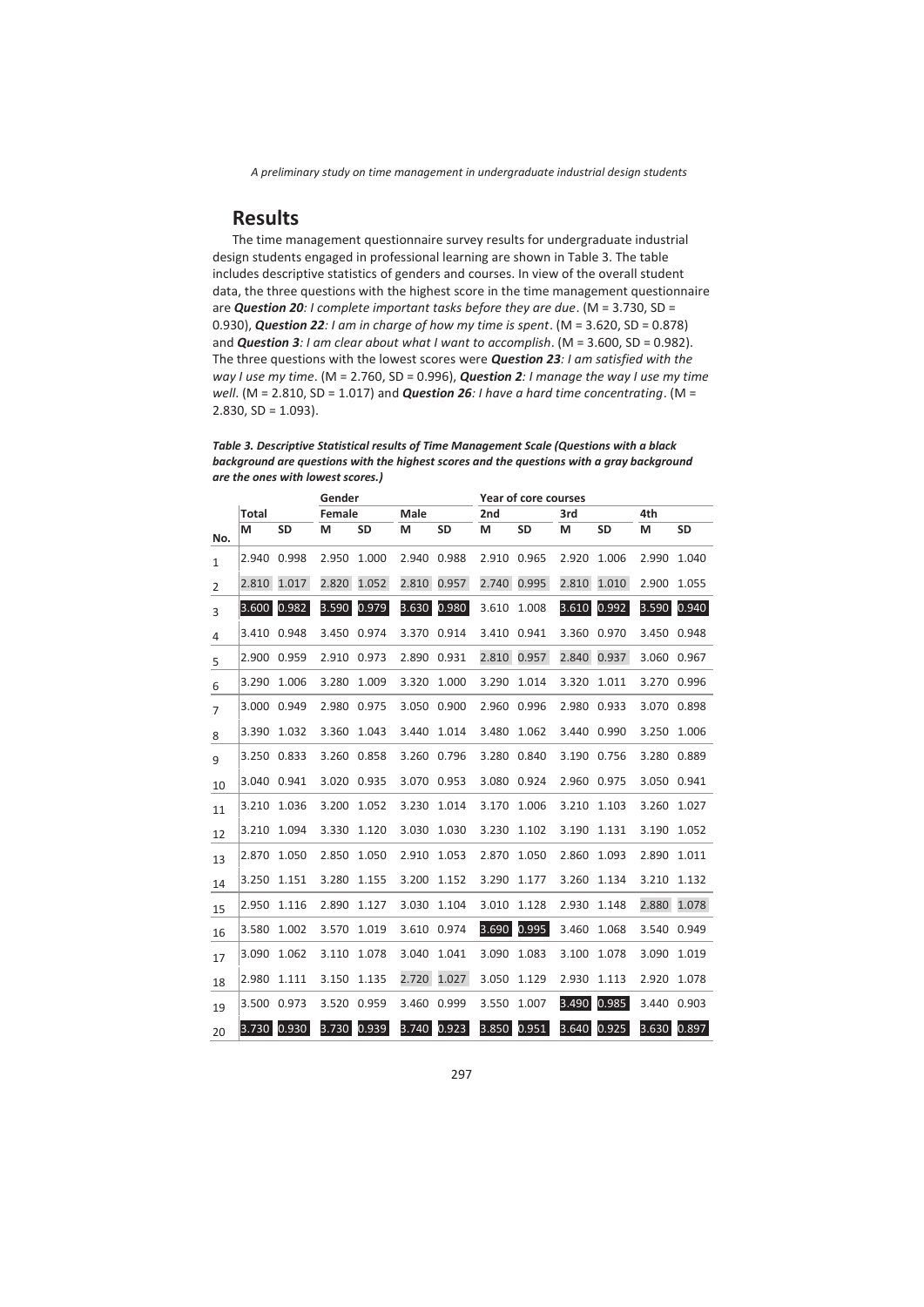|     |              |           | Gender |             |       |             | Year of core courses |             |             |             |             |           |  |
|-----|--------------|-----------|--------|-------------|-------|-------------|----------------------|-------------|-------------|-------------|-------------|-----------|--|
|     | <b>Total</b> |           | Female |             | Male  |             | 2nd                  |             | 3rd         |             | 4th         |           |  |
| No. | м            | <b>SD</b> | м      | <b>SD</b>   | М     | <b>SD</b>   | м                    | <b>SD</b>   | М           | <b>SD</b>   | м           | <b>SD</b> |  |
| 21  | 3.220        | 0.987     |        | 3.210 0.981 | 3.230 | 1.002       |                      | 3.320 0.976 |             | 3.130 1.003 | 3.150 0.981 |           |  |
| 22  | 3.620        | 0.878     | 3.630  | 0.870       |       | 3.630 0.884 |                      | 3.740 0.855 |             | 3.480 0.921 | 3.560       | 0.858     |  |
| 23  | 2.760        | 0.996     | 2.770  | 1.004       |       | 2.760 0.984 |                      | 2.720 1.025 |             | 2.720 1.017 | 2.850 0.939 |           |  |
| 24  | 3.260        | 1.099     |        | 3.180 1.118 |       | 3.370 1.068 | 3.240                | 1.124       |             | 3.270 1.185 | 3.290       | 0.996     |  |
| 25  | 3.270        | 0.860     | 3.300  | 0.855       |       | 3.230 0.870 |                      | 3.290 0.894 | 3.180 0.871 |             | 3.290       | 0.788     |  |
| 26  | 2.830        | 1.093     | 2.740  | 1.064       |       | 2.940 1.130 | 2.820                | 1.137       | 2.880 1.139 |             | 2.780       | 0.993     |  |
| 27  | 3.420        | 1.025     | 3.390  | 1.001       | 3.480 | 1.055       | 3.500                | 1.046       | 3.350       | 0.995       | 3.340       | 1.014     |  |

The results show that students of industrial design highly recognize the importance of time management while most students believe that good time management will help them to learn. Nonetheless, in view of the questions with the lowest scores, students may know the importance and effectiveness of time management, but the number of students who actually use good time management is relatively lower.

### *Time Management and Gender*

According to the statistical results by gender in Table 3, the three questions receiving the highest score for male and female students are identical, namely, *Question 20: I complete important tasks before they are due*. (Female M = 3.730, SD = 0.939, Male M = 3.740, SD = 0.923), *Question 22: I am in charge of how my time is spent*. (Female M = 3.630, SD = 0.870, Male M= 3.630, SD = 0.884) and *Question 3: I am clear about what I want to accomplish*. (Female M = 3.590, SD = 0.979, Male M = 3.630,  $SD = 0.980$ ).

The three questions where male and female students received the lowest scores differed somewhat. The three questions for which the female students received the lowest scores were *Question 26: I have a hard time concentrating*. (M =2.740, SD = 1.064), *Question 23: I am satisfied with the way I use my time*. (M =2.770, SD = 1.004) and **Question 2**: *I manage the way I use my time well.* (M = 2.820, SD = 1.052). Therefore, the female students are dissatisfied with their performance in terms of time management.

The three questions where the male students received the lowest scores were *Question 18: I have a weekly schedule on which I record fixed commitments*. (M = 2.720, SD = 1.027), *Question 23: I am satisfied with the way I use my time* (M = 2.760, SD = 0.984), and *Question 2: I manage the way to my time well*. (M =2.820, SD = 1.052). Only few male students have the habit of recording work to be executed while they are also dissatisfied with their time management and effective use of time.

To further understand differences in different gender responses, the study conducted analysis of variance (ANOVA) and listed those questions with a significant difference in scores according to gender, as shown in Table 4. The questions where male and female students showed significant difference in scores were *Question 12: I prepare a daily or weekly "to do" list*, where female students received higher scores for planning to-do-lists than male students, indicating that more female students plan work time in advance. In addition, on *Question 18: I have a weekly schedule on which I*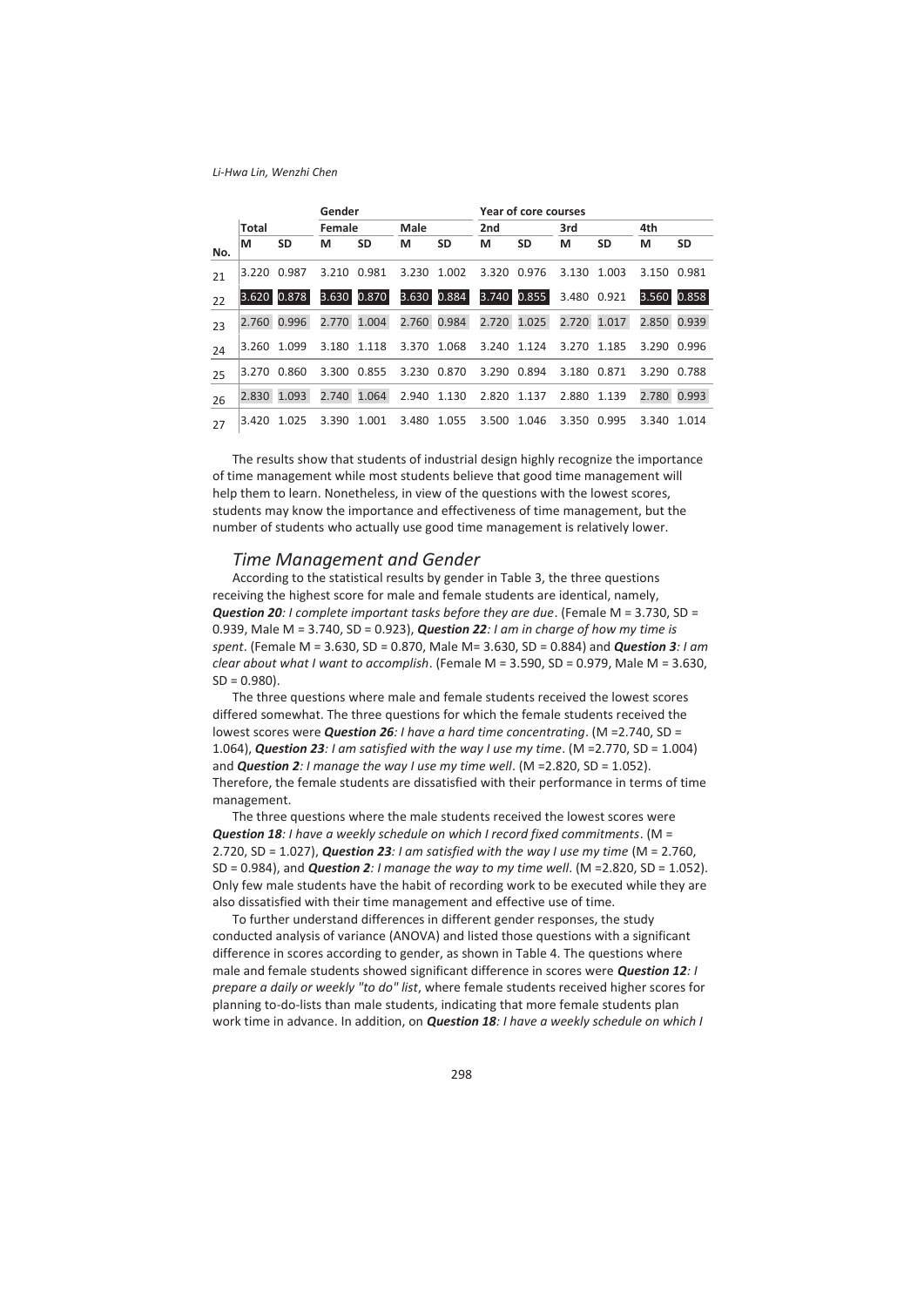*record fixed commitments*, the results showed that female students have weekly timetables where they record and routinely execute work in a significantly higher ratio than male students. Furthermore, on *Question 24: I find distractions to be very tempting;* the statistics show that male students are more easily distracted than female students. This is borne out in *Question 26: I have a hard time concentrating* where the statistics show that male students find it harder to concentrate than female students. In general, female students are more diligent in making notes and time planning, and they also routinely record to-do lists in their schedule. Their attention is more focused than male students. Both male and female students are clear about their tasks and objectives and can complete work within the due date. However, they are both dissatisfied with the section on self-control of time, indicating that the male students could not effectively manage and use their time well.

*Table 4. The ANOVA Test Results for Time Management Scores in Different Genders (\* p < .05, \*\* p < .01, \*\*\* p < .001, F: Female, M: Male)* 

| No. | <b>Question</b>                                                  |        |           |       |
|-----|------------------------------------------------------------------|--------|-----------|-------|
| 12  | I prepare a daily or weekly "to do" list.                        | 11.533 | $.001**$  | F > M |
| 18  | I have a weekly schedule on which I record fixed<br>commitments. | 23.730 | $.000***$ | F > M |
| 24  | I find distractions to be very tempting.                         | 4.642  | $.032*$   | M > F |
| 26  | I have a hard time concentrating.                                | 5.159  | $.023*$   | M > F |

### *Time Management and Courses*

From the perspective of courses, the results listed in Table 3 show that the three questions receiving the highest scores by sophomores were *Question 20: I complete important tasks before they are due*. (M = 3.850, SD = 0.951), *Question 22: I am in charge of how my time is spent*. (M = 3.740, SD = 0.885) and *Question 16: I get tasks done on time*. (M = 3.690, SD = 0.995). The three questions receiving the lowest scores were *Question 23: I am satisfied with the way I use my time*. (M = 2.720, SD = 1.025), *Question 2: I manage the way I use my time well*. (M = 2.740, SD = 0.995) and *Question 5: I use my time effectively*. (M = 2.810, SD = 0.957). The three questions receiving the highest scores from the juniors were *Question 20: I complete important tasks before they are due*. (M = 3.640, SD = 0.925), *Question 3: I am clear about what I want to accomplish*. (M = 3.610, SD = 0.992) and *Question 19: I spend too much time on trivial matters*. (M = 3.490, SD = 0.985). The three questions receiving the lowest scores were *Question 23: I am satisfied with the way I use my time*. (M = 2.720, SD = 1.017). *Question 2: I manage the way I use my time well*. (M = 2.810, SD = 0.1.010) and *Question 5: I use my time effectively*. (M = 2.840, SD = 0.937). The three questions receiving the highest scores from seniors were *Question 20: I complete important tasks before they are due*. (M = 3.630, SD = 0.897), *Question 3: I am clear about what I want to accomplish*. (M = 3.590, SD = 0.940) and *Question 22: I am in charge of how my time is spent* (M = 3.560, SD = 0.858). The three questions receiving the lowest scores were *Question 26: I have a hard time concentrating*. (M = 2.780, SD = 0.993), *Question 23: I am satisfied with the way I use my time*. (M = 2.850, SD = 0.939) and *Question 15: I easily get distracted from important tasks*. (M = 2.880, SD = 1.078).

From the results above, it can be inferred that the students tend to have better time management as they grow. However, their awareness of achieving goals declines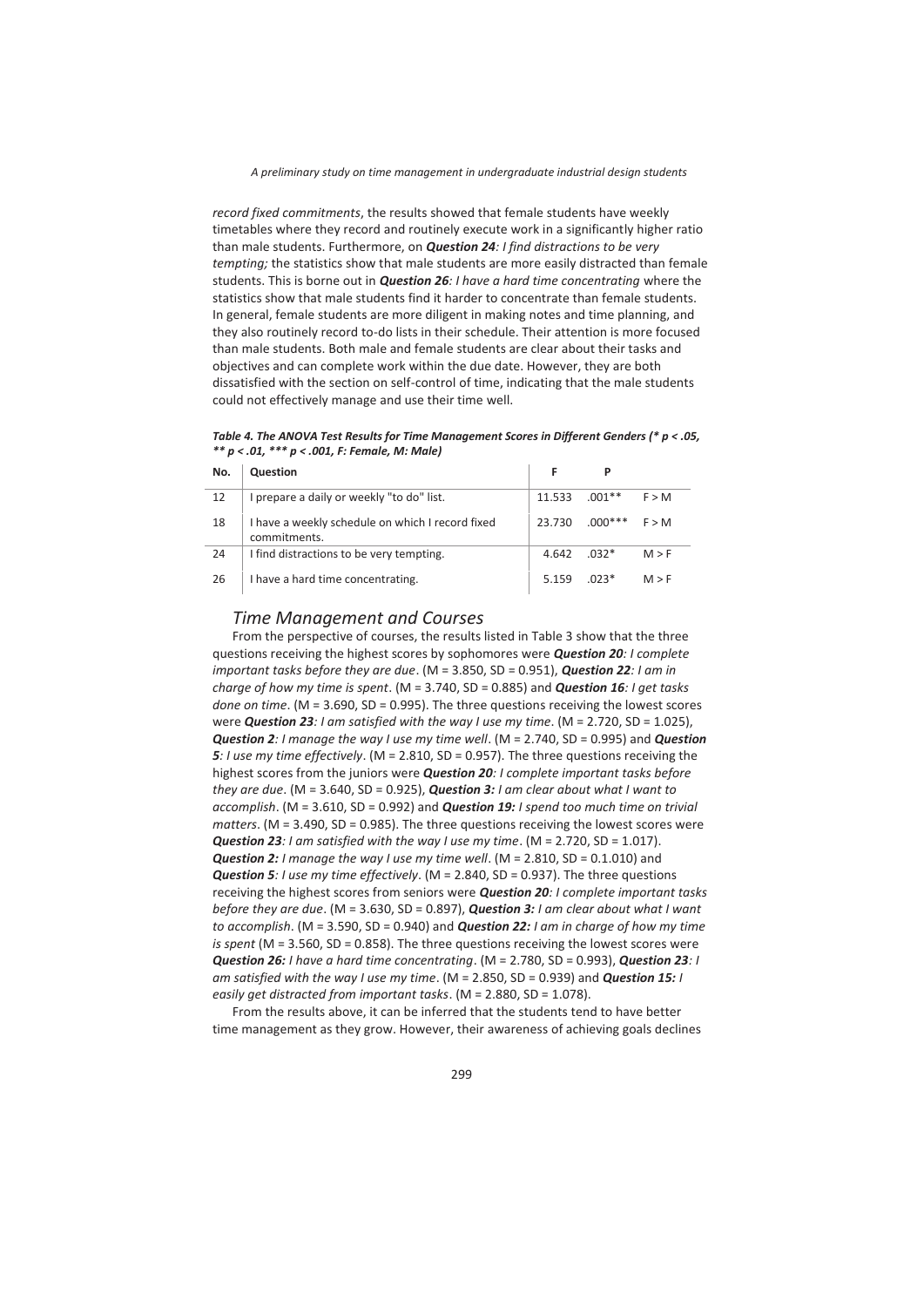accordingly, which could be due to special themes and graduation project production from senior learning courses, where the scope of teaching curriculum topics is more general. As a result, students can select their main topics and plans based on their preference. Questions for sophomore and junior students are mostly drafted by teachers for single product design or design competitions; hence, sophomore and junior students have a smaller and clearer scope of topics and objectives compared with senior students.

 The results of ANOVA test analysis and Duncan's multiple range test of time management in different courses is shown in Table 5. This only lists those topics showing a significant difference, described as follows. *Question 5: I use my time effectively*. The results show that seniors use time more effectively than sophomore and junior students. **Question 16:** I get tasks done on time. The results show that sophomore students complete work on time more than juniors. *Question 20: I complete important tasks before they are due*. The results show that sophomore and junior students can complete important tasks on time while senior students are less likely to complete important tasks; in other words they experience delays. *Question 22: I am in charge of how my time is spent*. The results show that sophomore and junior students have more autonomy in their time use; that is, they are more actively scheduling their time while seniors have a lower sense of autonomy over their use of time. In general, students believe that their utilization of time management improves over time; however, they could not complete work or important tasks on time. The results indicate that there are certain conflicts in self-identifying by students. By inference, the results show that the progress of professional course of sophomores and juniors is arranged by the teacher. Therefore, students find it easier to control the amount of time for tasks and hence can complete their important tasks more easily than seniors.

| No. | Question                                        |             | р        | Duncan            |
|-----|-------------------------------------------------|-------------|----------|-------------------|
| 5   | I use my time effectively.                      | 4.355 .013* |          | (2,3) < (4)       |
| 16  | I get tasks done on time.                       | 3.107 .045* |          | $(2,3) \ge (3,4)$ |
| 20  | I complete important tasks before they are due. | 4.136 .016* |          | (2,3) > (4)       |
| 22  | I am in charge of how my time is spent.         | 5.232       | $.006**$ | (2,3) > (4)       |

*Table 5. The ANOVA test results for time management scores of different courses (\* p < .05, \*\* p < .01, 2: Second year, 3: Third year, 4: Fourth year)* 

## **Concluding remarks**

The purpose of this study is to investigate undergraduate industrial design students' attitudes and behaviors toward time management. The research findings show that most students are clear about their objectives of work and tasks while completing them timeously. Nonetheless, the students are less efficient in terms of time control; they are also dissatisfied with their method of time use and they can easily be distracted.

## *Time Management and Gender*

The difference in attitudes and behaviors of time management for different genders are differentiated in five factors from the questionnaire for discussion. The results of the survey show that female students tend to be more effective in time management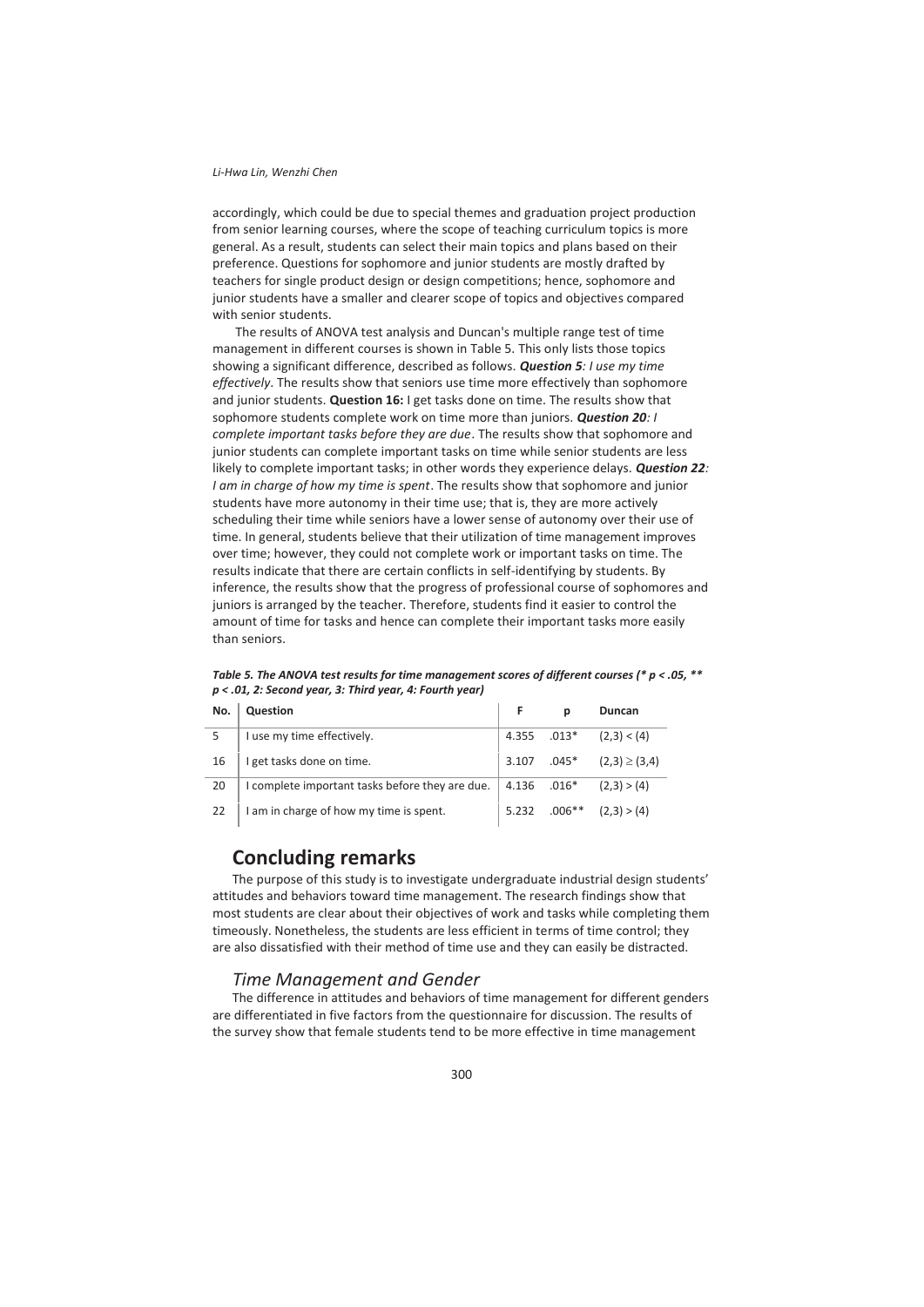than male students. In other words, female students organize and plan their time to effectively manage and use time, in addition to completing projects in the order of priority. Male students perceive that they need to take care of work, leisure and entertainment. In terms of attention, male students are more likely to be faced with distraction and could more easily be interrupted during work. Female students also record their daily or weekly to-do list on the calendar and will work one by one through tasks until completion. As for delays, the female students are most likely to face delays. Male students often process difficult things at the last minute while female students may not be able to solve difficult things in the middle and get stuck with, which may ultimately cause delay in completing tasks.

In general, a higher proportion of female students carry out time management than male students. The main similarity between the male and female students is the clarity in achieving goals as well as completing tasks before the due date. However, neither male nor female students are satisfied with their time use and could not manage and use time effectively.

### *Time Management and Year of Study*

From the perspective of the year of study, students of higher grade can use time more effectively. Senior students have fewer elective courses than lower grade students. Hence, they have considerable more flexibility and freedom in choosing electives. Students can take into consideration their daily routines for the scheduling of core courses. In view of the five factors of time management, students with more seniority present higher effectiveness in time management and they will have better organization and planning skills to enable them to effectively utilize time. In terms of attention, students with higher grade tend to be more focused while spending less time on errands or allowing themselves to be interrupted during work. In terms of action though, students with higher grade have lower accomplishment in terms of timely completion of work and completion of important tasks before the due date. Furthermore, in terms of planning, students of higher grade are less likely to routinely record to-do lists or draft plans. In sum, students of higher grade identify with effective time management. But for some reason, they could not complete work on time despite having plans for time management.

In terms of course content and teaching objectives, the teaching objective for sophomore design courses mainly focuses on teaching students to learn design through the process. Teachers have standardized the design process in terms of course arrangement, where students only need to follow each process, and implement relevant design operations and tasks. So, most students can complete the goals on time. When they become juniors, the focus of courses will change. The learning objective of the course transforms from learning design procedures toward an emphasis on capability in design practices. The project themes and implementation are different from those of the sophomores. Students are encouraged to move toward independent thinking in the course and have more flexibility in terms of design and speed requirements. The senior courses are mostly project-based design, where students are required to complete graduation projects independently. Students can control the theme and progress by themselves. This could lead students to understand time management, although the many uncertain factors stemming from project design could make it hard to follow the original schedule and therefore impede progress to complete all tasks on time.